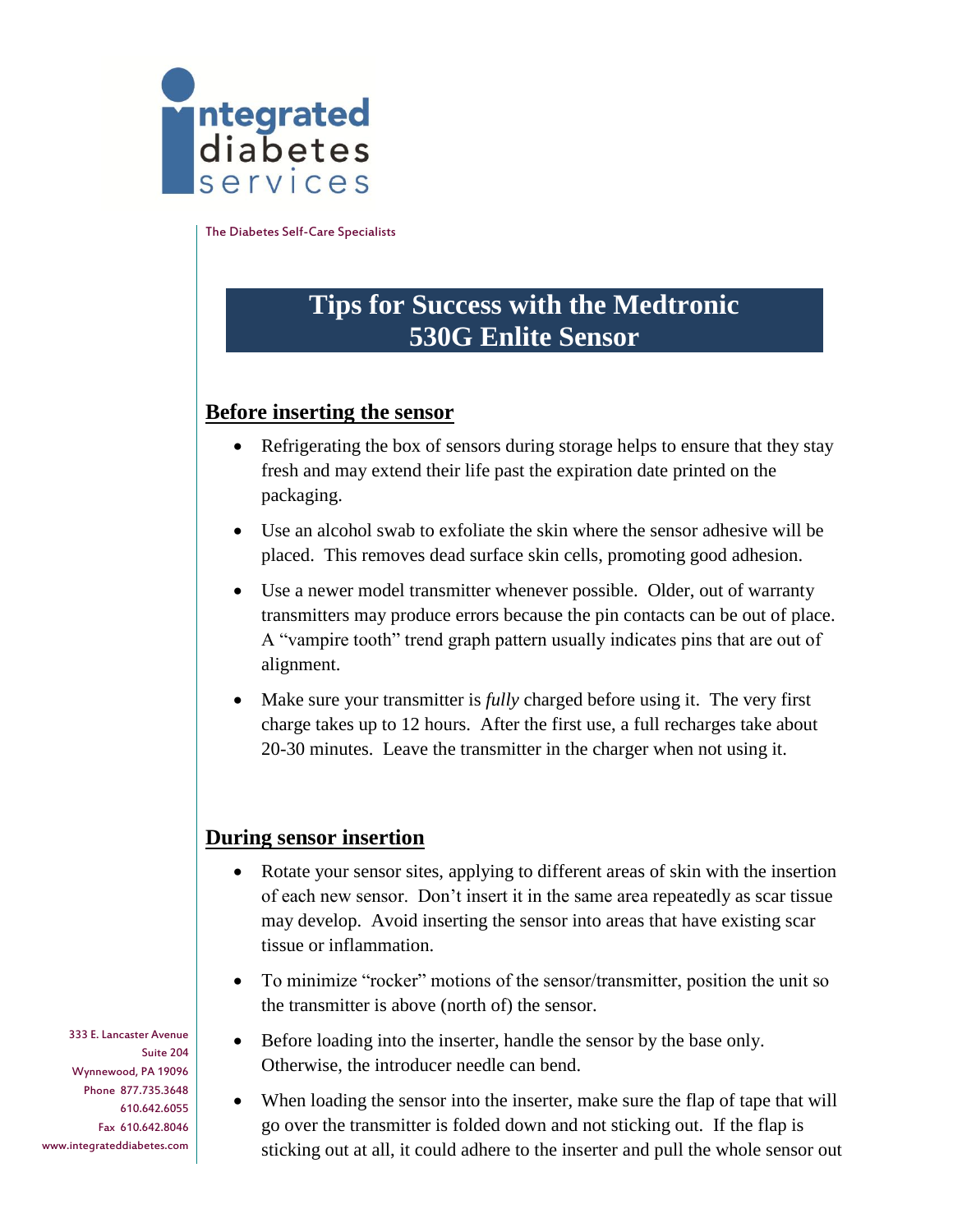when the inserter is pulled off.

- Everything must be inserted straight off the skin (inserter, introducer needle). Any angle could bend the needle.
- When inserting the sensor, press and release the protruding part of the green button quickly. Then hold the inserter in place for 5-20 seconds. Press and HOLD the green button while removing the inserter.
- Use a light touch when inserting the sensor. The insertion device just needs to rest on the surface of the skin; do not press down. Use the "double button press" technique as noted above.
- When pulling the needle housing off the sensor, hold the base of the sensor at the top and bottom, NOT at the sides. Holding the sides will lock the needle housing in place.
- When securing the transmitter, gently fold the flap of tape over the body of the transmitter. Don't pull the flap tight.
- Use two overtapes to prevent movement of the sensor below the skin.

## **After the sensor is in**

- Use the Contour Next Link meter provided with the pump for calibration. This meter has excellent accuracy. Don't use two different brands of meters to calibrate the same sensor.
- When calibrating, make sure the "Cal Factor" is between 3 and 8 to avoid getting a "cal error" message. Repeated "cal errors" may generate a sensor failure. (Cal Factor =  $BG \div ISIG$ )
- While it is possible to calibrate at any time that you do not have arrows straight up or down, it helps to calibrate when the BG is stable, such as before a meal. Delay calibration if BG is rising/falling or the Cal Factor is off track.
- Do not wait even a few minutes after checking your glucose to enter and/or accept the reading as a calibration.
- Do not calibrate more than four or five times per day, as this can promote inaccuracy. If you need to calibrate a second time to get the sensor back on track, wait at least 15 minutes apart.
- Accept that the sensor is likely to be less accurate during the first 24 hours of wear; frequent recalibrating will not improve performance.
- To minimize nuisance alarms, only set the high and low range initially, and set them at levels that will not produce alerts too often. After you have some